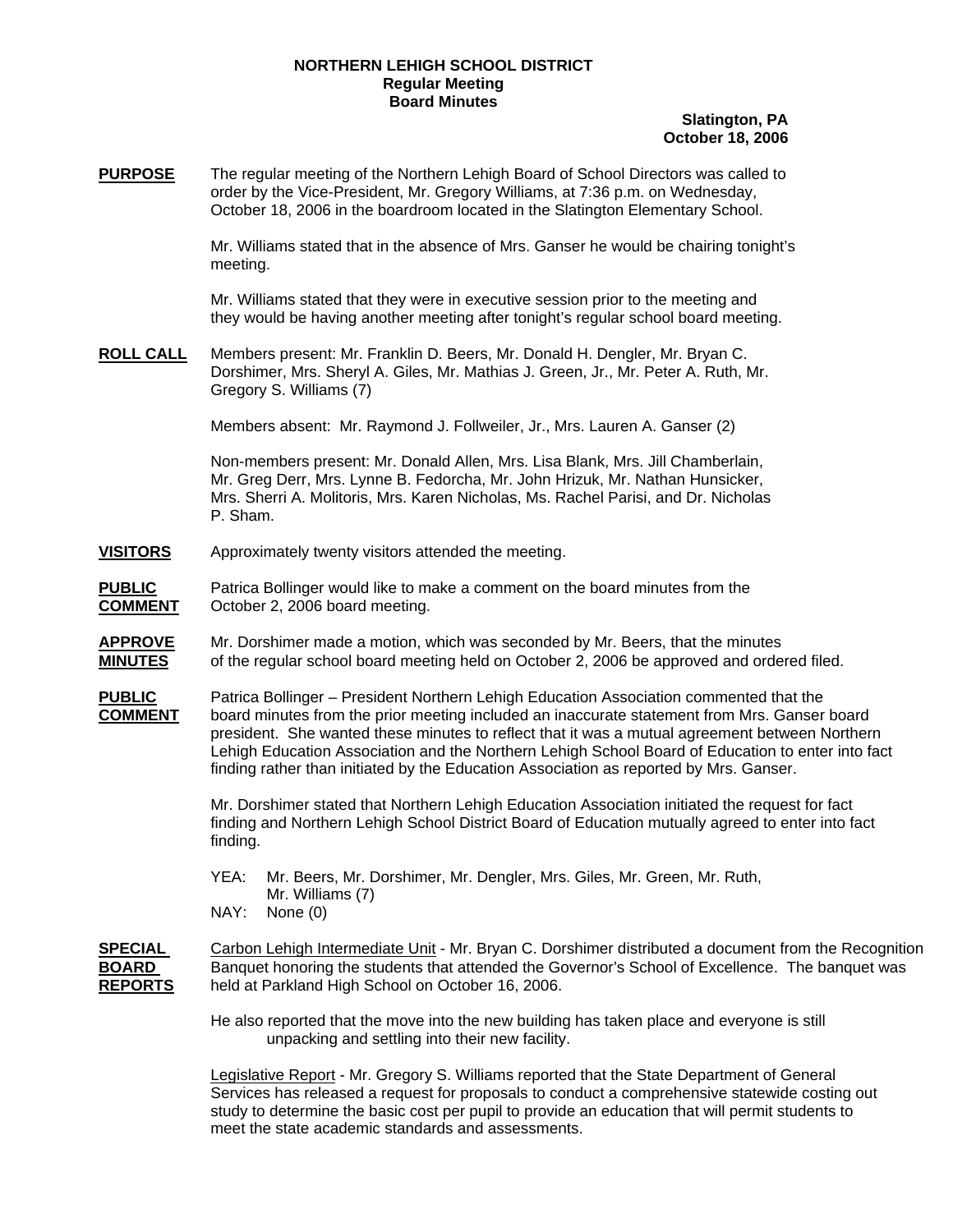**SPECIAL** Lehigh Carbon Community College - Mr. Mathias J. Green, Jr. reported that with Act I and the **BOARD** need for school districts to pass a budget earlier than normal. LCCC board members discussed **REPORTS** this and it is the intent of the college to present a preliminary budget which they will not approve (cont') but will have numbers for school districts to use for their budgets. School district business managers have asked that the number they are given is a realistic number so there are no surprises later.

> Mr. Green reported that for years when classes were added to the college these rooms were just added on where space allowed which now has caused like curriculum's to be spread across campus. The college is now looking at trying to get like curriculums together in the same buildings. Many people, companies and organizations have donated money to the college to try and held alleviate the college to try and held alleviate the college to try expense involved in restructuring the college.

 Mr. Green also reported that initially LCCC was going to lease the old CLIU #21 building for twenty years. The Intermediate Unit has come back to the college and asked if there was any way that LCCC can get a bond issue and buy the building because they would like the money

up front. LCCC checked and by doing a bond issue they can get a slightly lower interest rate. The only hold up now is that instead of getting together to come up with a price it has been turned over to their attorneys. Mr. Green is hoping that they can come to a decision before all the savings is absorbed by lawyer fees because both LCCC and CLIU are funded through the local school districts.

## Committee Reports and/or Meetings

Minutes of the Technology/Buildings and Grounds Committee Meeting held on October 4, 2006 were distributed.

Minutes of the Finance Committee Meeting held on October 4, 2006 were distributed.

Minutes of the Policy Committee Meeting held on October 2, 2006 were distributed.

## Student Representatives to the Board

Mr. Nathan Hunsicker and Ms. Rachael Parisi distributed their written student representative report and verbally reported on its contents.

Mr. Ruth reported that the Marching Band took  $2^{nd}$  place in a recent competition thev participated in.

Federal and Other Programs Update - Mrs. Lynne B. Fedorcha reported on the staff development day held on October 9, 2006.

 Mrs. Fedorcha also reported that we were the recipients of Olympus cameras and software. This was through a donation from Tool Factory.

Superintendent's Report - Dr. Nicholas P. Sham, Sr.

Dr. Sham submitted to all board members a report from the Lehigh School Study Council Tour 2006 that he recently attended and reported on its contents and his experiences.

Dr. Sham recommended an Environmental Study of Slatington Elementary equivalent to what they are doing at Peters Elementary based on the recent complaints of possible mold issues from parents of students at Slatington Elementary. He is recommending that once the two rooms that were refurbished are complete an entire school building environmental study be completed using the two refurbished rooms as base line rooms. He stated that after this study is complete, the Environmental Hygienist will come to a board meeting and make a presentation of her findings.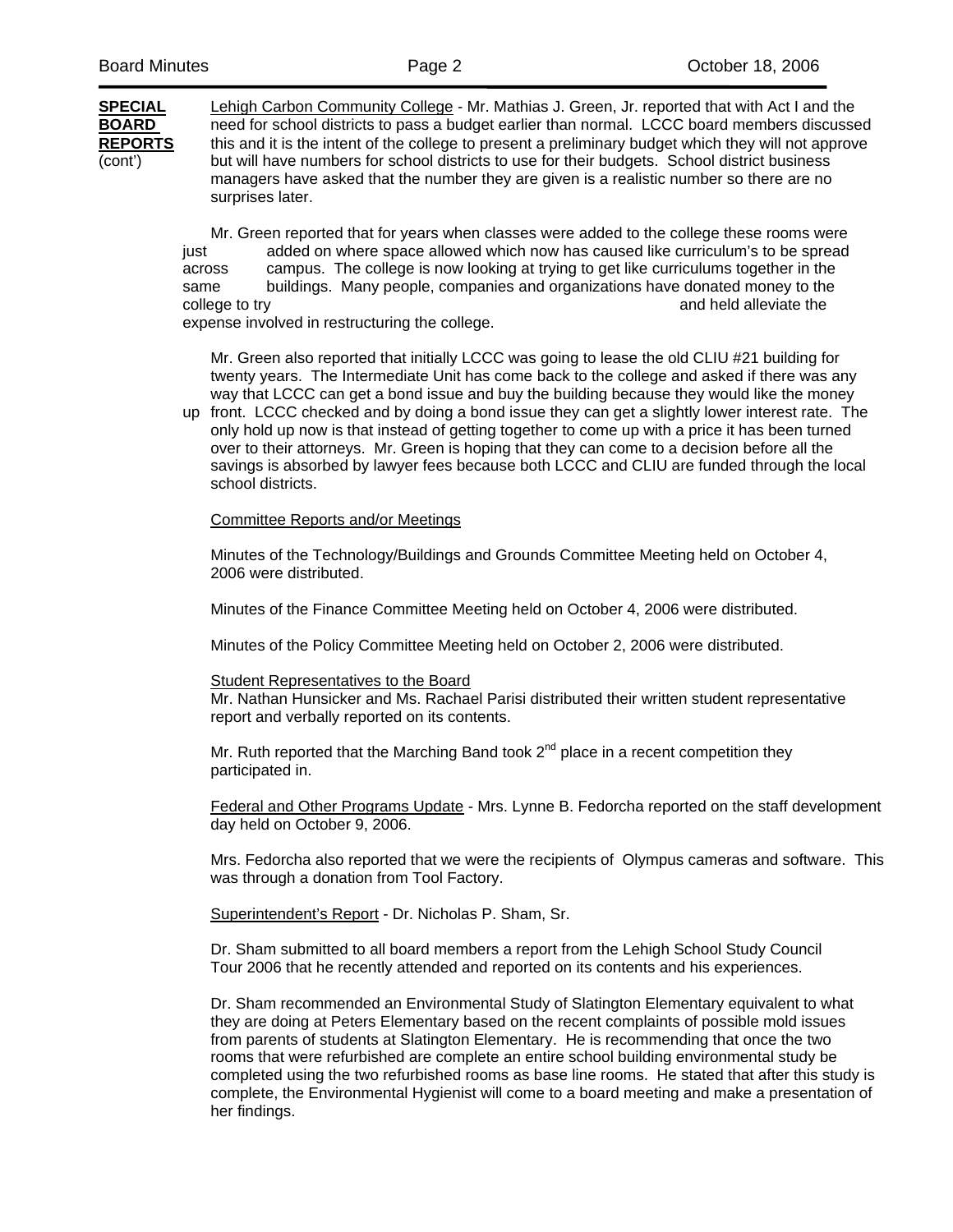**SPECIAL** Mr. Beers made a motion, which was seconded by Mr. Dorshimer, that the Board of Education **BOARD** authorize the superintendent to move ahead with environmental testing of the entire Slatington **REPORTS** Elementary School upon completion of the two rooms not to exceed \$5,000.00. (cont')

**PUBLIC** Guy Schmick – Washington Township stated that mold comes from dampness. Concrete floors **COMMENT** allow the moisture to come up through the floor. Is anything being put down to prevent that from happening again.

> Dr. Sham informed him that this issue did not come from the dampness in the ground but due to the water from cleaning the rooms, the rooms were humid and the rooms did not have sufficient time to dry before they were closed up.

 YEA: Mr. Beers, Mr. Dorshimer, Mr. Dengler, Mrs. Giles, Mr. Green, Mr. Ruth, Mr. Williams (7)

NAY: None (0)

Dr. Sham explained the need for a core program for the reading initiative at the elementary level. Peters Elementary has been reviewing programs and wants to pilot tree programs in the elementary school. Two of the programs have no cost with it but the Voyager Program does. The Voyager Program will cost us approximately \$13,000.00. He stated that this money is not apart of this years budget but he stated in past years there has been money leftover in the budget and he would like to say it is coming from this account but he is not able at this time because of tenex issues.

There was discussion about the Voyager Program.

Mr. Dorshimer made a motion, which was seconded by Mr. Green, that the Board of Education approve to spend \$13,000.00 to pilot the Voyager Reading Program at Peters Elementary School with the understanding that at the second board meeting in December we know exactly where the money is coming from and by June someone will come back and give the board and indebt report on the three reading programs.

 YEA: Mr. Beers, Mr. Dorshimer, Mrs. Giles, Mr. Green, Mr. Ruth, Mr. Williams (6) NAY: Mr. Dengler (1)

Reminder that Oct 19 there is a meeting that Dr. Sham and Lisa will be attending about funding proposal for LCCC.

Dr. Sham introduced Mr. Chip Klocek as the chairperson for the Feasibility Committee. Minutes from the first meeting held on Monday October 16, 2006 were distributed.

Dr. Sham stated that he met on Monday with Mrs. Ganser President of the school board about his evaluation and assumes that in the near future he will be meeting with the entire board.

The November 15, 2006 Regular School Board Meeting will be held at LCTI.

He stated that as of now we still do not have anyone to direct the high school play and musical.

Dr. Sham welcomed our new assistant high school principal, Jill Chamberlain.

Mr. Williams asked for a short executive session to discuss a contract issue prior to continuing with tonight's meeting.

**PERSONNEL** Mrs. Giles made a motion, which was seconded by Mr. Dengler, that the Board of Education approves the following personnel items:

Rescind Approve to rescind appointment of Vincent Galeone as a substitute teacher for the Appointments school district which was approved on the September 20, 2006 board agenda. He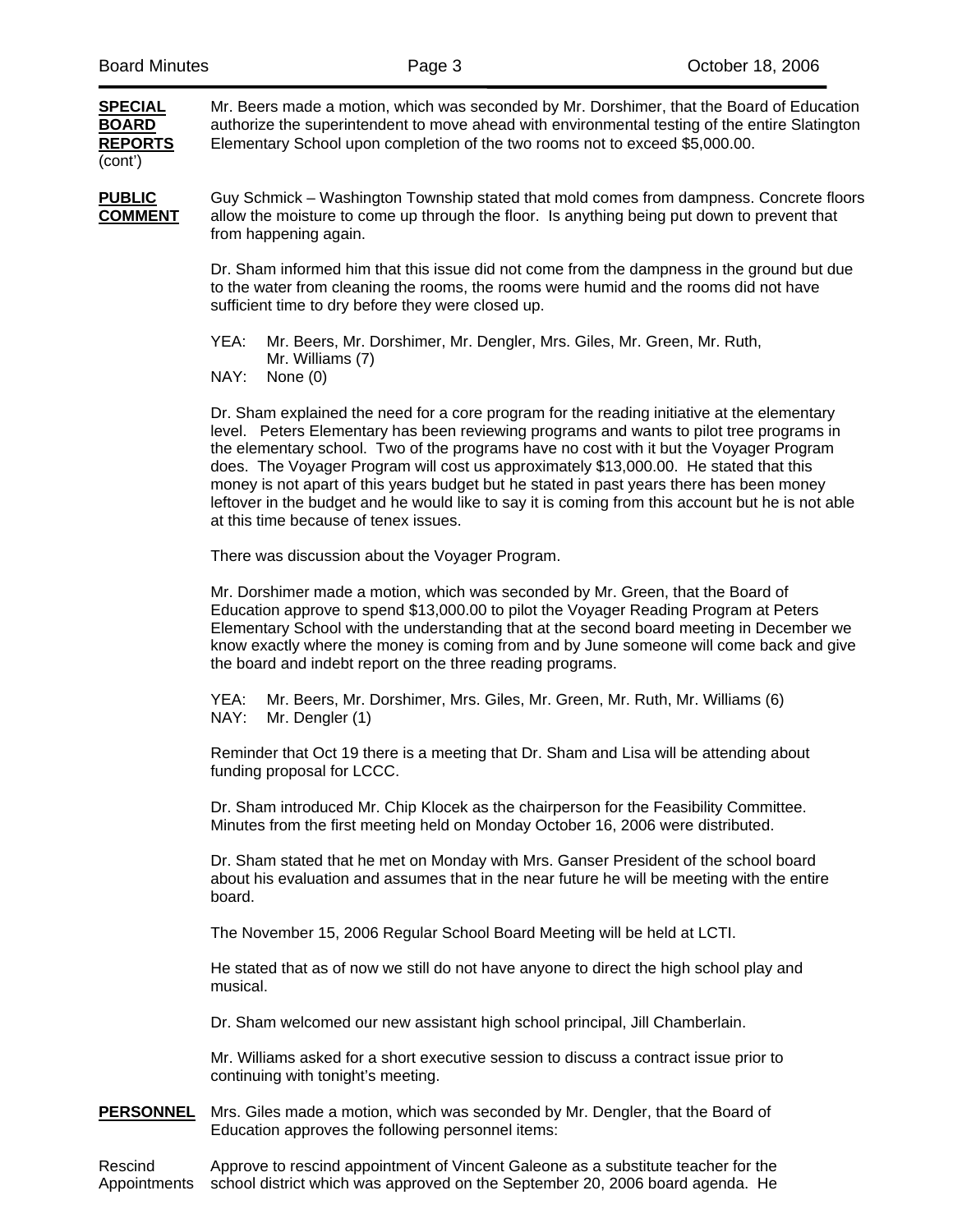| <b>PERSONNEL</b>                                       |                                                                                                                                                                                                                                                  | has moved out of the school district and the commute to the school is prohibitive.                                                                                                                                                                                                                                                                                                                                                              |  |
|--------------------------------------------------------|--------------------------------------------------------------------------------------------------------------------------------------------------------------------------------------------------------------------------------------------------|-------------------------------------------------------------------------------------------------------------------------------------------------------------------------------------------------------------------------------------------------------------------------------------------------------------------------------------------------------------------------------------------------------------------------------------------------|--|
| (cont')<br>Rescind<br>Appointment                      | Approve to rescind appoint of Brian Sammler as High School Wellness and Fitness<br>Temporary Vacancy Replacement Teacher which was approved on the October 2,<br>2006 board agenda. After consideration he has decided not to take the position. |                                                                                                                                                                                                                                                                                                                                                                                                                                                 |  |
|                                                        | Approve to rescind original motion for hiring of Kimberly Jones as Technology Teacher<br>which was approved on the September 20, 2006 board agenda.                                                                                              |                                                                                                                                                                                                                                                                                                                                                                                                                                                 |  |
| Nomination<br>for                                      |                                                                                                                                                                                                                                                  |                                                                                                                                                                                                                                                                                                                                                                                                                                                 |  |
| Appointment -                                          |                                                                                                                                                                                                                                                  |                                                                                                                                                                                                                                                                                                                                                                                                                                                 |  |
| Instructional                                          | <b>Kimberly Jones</b><br>Assignment:                                                                                                                                                                                                             | Technology Teacher Grades 3-6/District-wide<br>Technology Mentor, New Position Accountability Block                                                                                                                                                                                                                                                                                                                                             |  |
|                                                        | Salary:<br><b>Effective Date:</b><br><b>Termination Date:</b>                                                                                                                                                                                    | <b>Grant Funded</b><br>\$32,261.00 (for 163 days)<br>October 10, 2006<br>June 15, 2007                                                                                                                                                                                                                                                                                                                                                          |  |
|                                                        |                                                                                                                                                                                                                                                  |                                                                                                                                                                                                                                                                                                                                                                                                                                                 |  |
|                                                        | Ethan Brownback<br>Assignment:                                                                                                                                                                                                                   | CLIU #21 Guest Teacher Program<br>Temporary Vacancy Replacement, High School<br>Wellness & Fitness Teacher, replacing Tanya Simms<br>who was granted a child rearing leave of absence.                                                                                                                                                                                                                                                          |  |
|                                                        | Effective:<br>Salary:                                                                                                                                                                                                                            | October 13, 2006<br>\$38,000 (Step 1 Bachelors on the 2005-2006<br><b>CBA Salary Schedule)</b>                                                                                                                                                                                                                                                                                                                                                  |  |
|                                                        | <b>Termination Date:</b>                                                                                                                                                                                                                         | January 23, 2007                                                                                                                                                                                                                                                                                                                                                                                                                                |  |
| <b>PSSA Excel</b><br><b>English Class</b><br>scheduled | Approve to appoint Renee Evans to teach the PSSA Excel English class in the senior<br>high school. Beginning in January 2007 she will teach ten sessions of English                                                                              |                                                                                                                                                                                                                                                                                                                                                                                                                                                 |  |
|                                                        |                                                                                                                                                                                                                                                  | from 2:35 p.m. to 3:35 p.m. She will be compensated two hours for each session taught<br>at a rate of \$20.00 per hour. Funding for this program is through Title V.                                                                                                                                                                                                                                                                            |  |
| <b>PSSA Excel</b><br>the Mathematics<br>Math           |                                                                                                                                                                                                                                                  | Approve to appoint Joann Wasilkowski to teach the PSSA Excel Mathematics class in<br>senior high school. Beginning in January 2007 she will teach ten sessions of                                                                                                                                                                                                                                                                               |  |
| Class                                                  |                                                                                                                                                                                                                                                  | scheduled from 2:35 p.m. to 3:35 p.m. She will be compensated two hours for each<br>session taught at a rate of \$20.00 per hour. Funding for this program is through Title V.                                                                                                                                                                                                                                                                  |  |
| Marching<br><b>Band Staff</b>                          | Approve the following marching band staff for the 2006 marching season:<br>(These salaries were included in the senior high budget for the 2006-2007 school year.)                                                                               |                                                                                                                                                                                                                                                                                                                                                                                                                                                 |  |
|                                                        | Percussion Arranger - Scott Wolfinger - \$2,000.00<br>Drill Design (Marching) - James Corle - \$2,000.00                                                                                                                                         |                                                                                                                                                                                                                                                                                                                                                                                                                                                 |  |
| <b>Unpaid Leave</b><br><b>Tracy Ettinger</b>           |                                                                                                                                                                                                                                                  | Approve the request of Tracy Ettinger, 2 <sup>nd</sup> grade teacher at Peters Elementary, to take a<br>one day uncompensated leave of absence. She will be using her two personal days in<br>conjunction with this one uncompensated day to accompany her husband on a work<br>related trip. Her request will not be considered a precedent for future requests per<br>correspondence received from the Northern Lehigh Education Association. |  |
| Unpaid<br>Volunteers                                   | Charles Uhler, Star Ybanez, Kathy Yelinek.                                                                                                                                                                                                       | Approve the following unpaid volunteer aides in the Peters Elementary School for t<br>he 2006-2007 school year: Robin Blocker, Shannon Czarnecki, Ruth Davies, Tracy<br>Delans, Melissa Fritchman, Rachel Hillegas, Beth Holm, Jennifer Hunsicker, Judy<br>Lagrotteria, Donna Lobach-Berger, Shelly Long, Evelyn Mateo, Lynne McGeehan,<br>Michele Miller, Vicky Papay, Alicia Quigley, Amy Shoff, JoAnne Sipos, Felicia Thomas,                |  |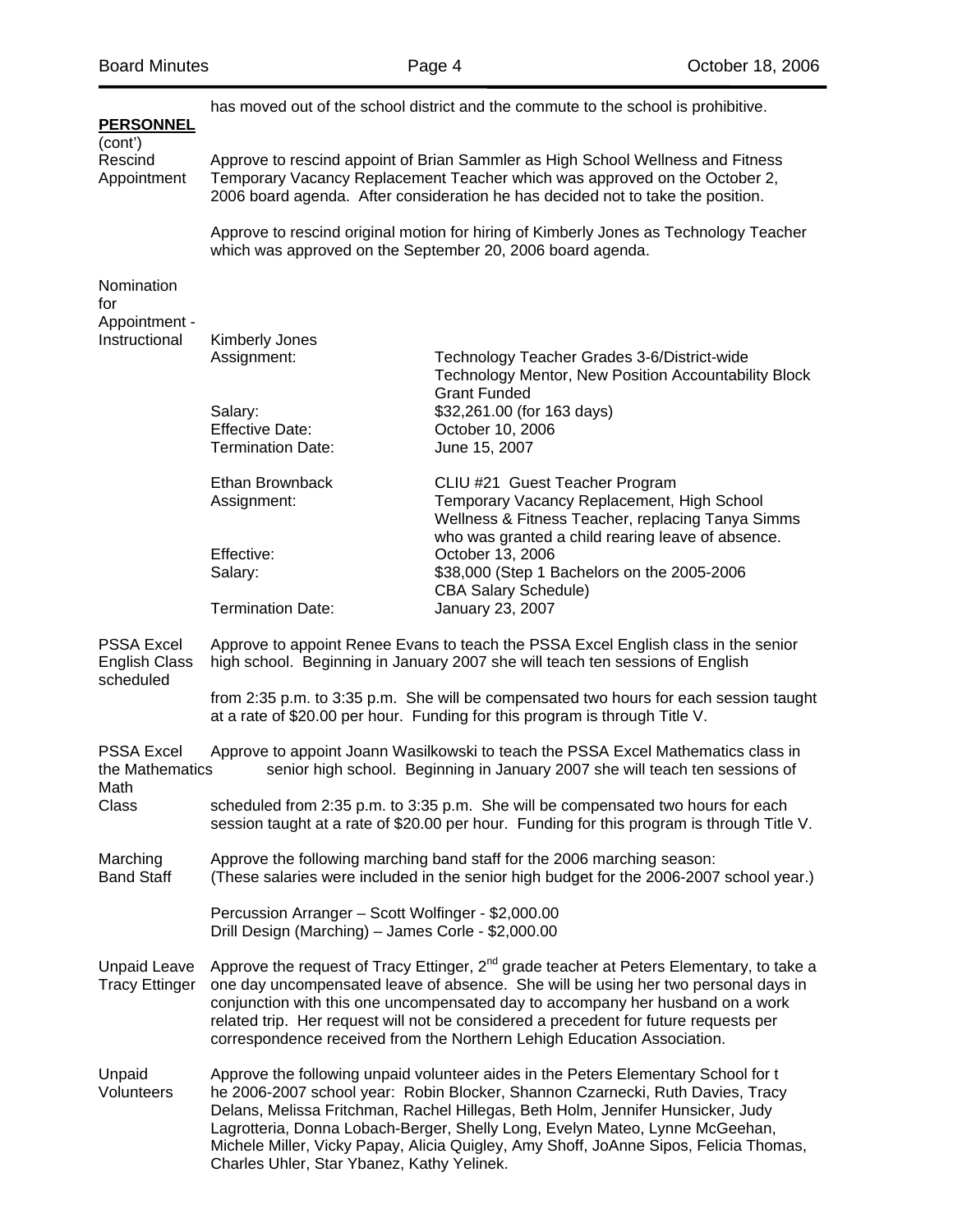NAY: None (0)

| Resignation                        | Accept the resignation of Pamela Stokes from her position as Cafeteria Office Aide<br>effective October 13, 2006.                                                                                                                                                                                          |  |  |
|------------------------------------|------------------------------------------------------------------------------------------------------------------------------------------------------------------------------------------------------------------------------------------------------------------------------------------------------------|--|--|
| <b>PERSONNEL</b><br>(cont')        |                                                                                                                                                                                                                                                                                                            |  |  |
| Resignation<br>Teacher             | Accept the resignation of Doreen Deola from her position as a Substitute<br>Guest<br>effective October 13, 2006.                                                                                                                                                                                           |  |  |
|                                    | YEA:<br>Mr. Beers, Mr. Dorshimer, Mr. Dengler, Mrs. Giles, Mr. Green, Mr. Ruth,<br>Mr. Williams (7)<br>NAY:<br>None $(0)$                                                                                                                                                                                  |  |  |
| <u>CONFER-</u><br><b>ENCES</b>     | Mr. Dengler made a motion, which was seconded by Mr. Green, that the Board of<br>Education approves the following Conference Items:                                                                                                                                                                        |  |  |
|                                    | Christine Leslie - Pennsylvania Science Teachers Association 2006 Annual<br>Conference – Nov 30 and Dec 1, 2006 – Hershey, PA – Registration: \$80.00, Meals:<br>\$20.00, Travel: \$50.00, Lodging: \$130.00 - Total Approximate Cost: \$300.00 -<br>Funding: C & I Budget                                 |  |  |
|                                    | Theresa Cinicola - Pennsylvania Science Teachers Association 2006 Annual Conference -<br>Nov 30 and Dec 1, 2006 - Hershey, PA - Registration: \$80.00, Meals: \$20.00, Lodging:<br>\$130.00 - Total Approximate Cost: \$250.00 - Funding: C & I Budget                                                     |  |  |
|                                    | Julie Everett - Pennsylvania Science Teachers Association 2006 Annual Conference -<br>Nov 30 and Dec 1, 2006 - Hershey, PA - Registration: \$80.00, Meals: \$20.00, Lodging:<br>\$130.00 - Total Approximate Cost: \$250.00 - Funding: C & I Budget                                                        |  |  |
|                                    | Stephen Drake - 2006 TEAP Conference - Nov 2-4, 2006 - Camp Hill, PA -<br>\$35.00, Meals: \$70.00, Travel: \$67.20, Lodging: \$105.84 - Total<br>Registration:<br>Approximate Cost: \$278.04 - Funding: C & I Budget                                                                                       |  |  |
| by<br>High                         | Michael Anderson - Integrated Learning: The School-To-Career Connection - Sponsored<br>Bureau of Career and Technical Education - Nov 6-8, 2006 - State College, PA -<br>Registration: \$150.00, Lodging: \$210.50 - Total Approximate Cost: \$360.50 - Funding:<br>School Professional Development Budget |  |  |
|                                    | YEA:<br>Mr. Beers, Mr. Dorshimer, Mr. Dengler, Mrs. Giles, Mr. Green, Mr. Ruth,<br>Mr. Williams (7)<br>NAY:<br>None $(0)$                                                                                                                                                                                  |  |  |
| <b>POLICY</b>                      | Mr. Dorshimer made a motion, which was seconded by Mr. Ruth, that the Board of<br>Education approves the following Policy Items:                                                                                                                                                                           |  |  |
| Board Policy -<br>First<br>Reading | Approve revisions to existing school board policy #122, Programs, Extra Curricular<br>Activities, as presented after first reading                                                                                                                                                                         |  |  |
|                                    | Approve revisions to existing school board policy #123, Programs, Interscholastic<br>Athletics, as presented after first reading.                                                                                                                                                                          |  |  |
|                                    | Approve to adopt new school board policy #137.1, Programs, Extracurricular Participation<br>by Home Education Students, as presented after first reading.                                                                                                                                                  |  |  |
|                                    | Approve to adopt new school board policy #140.1, Programs, Extracurricular Participation<br>by Charter/Cyber Charter Students, as presented after first reading.                                                                                                                                           |  |  |
|                                    | YEA:<br>Mr. Beers, Mr. Dorshimer, Mr. Dengler, Mrs. Giles, Mr. Green, Mr. Ruth,<br>Mr. Williams (7)                                                                                                                                                                                                        |  |  |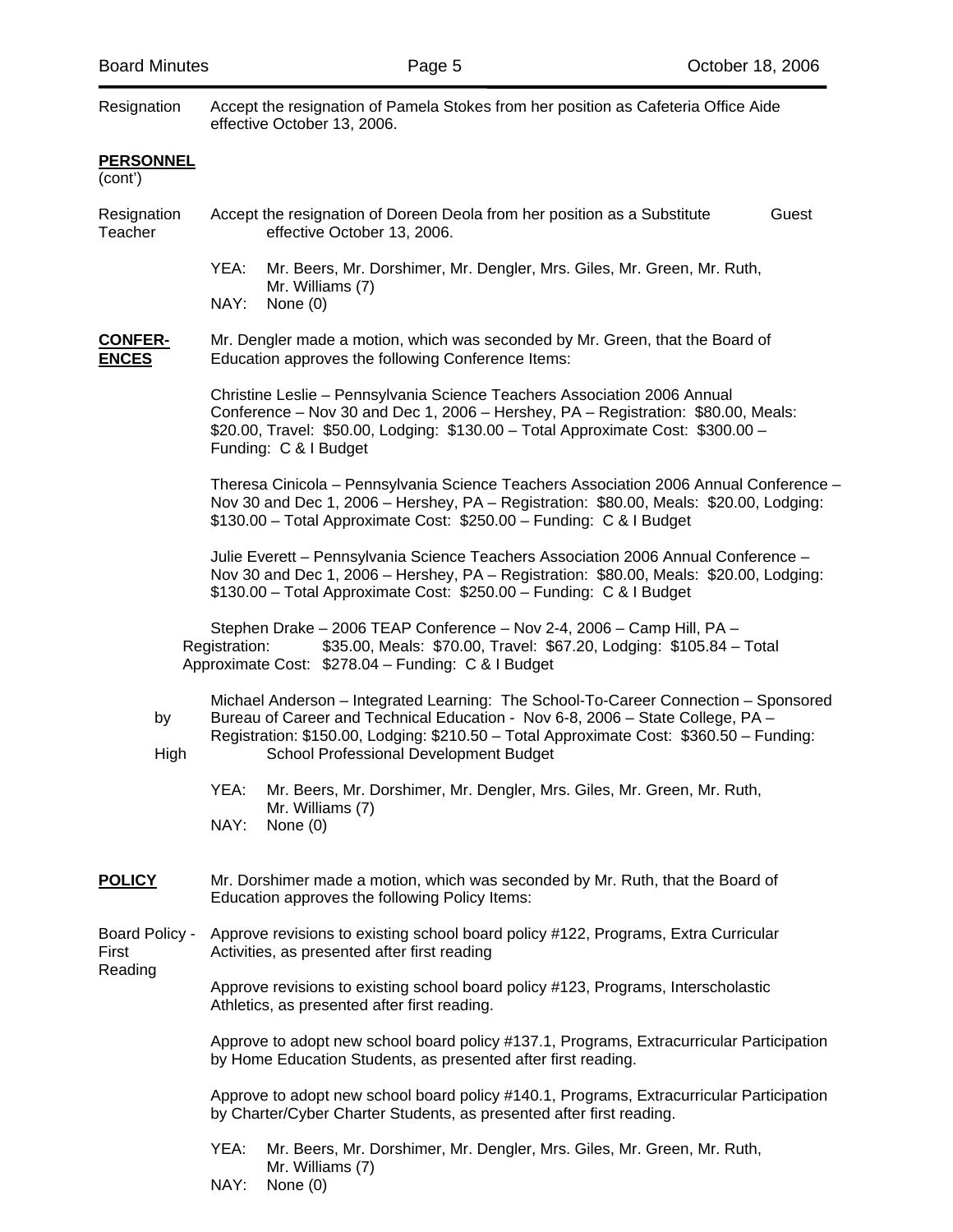| <b>OLD</b><br><b>BUSINESS</b>                          | Mr. Dorshimer reminded administration that we have board policy #706.1 - Disposal of<br>Property and Real Estate and if we are disposing of items we are to follow this board policy<br>when doing this.               |  |  |
|--------------------------------------------------------|------------------------------------------------------------------------------------------------------------------------------------------------------------------------------------------------------------------------|--|--|
| <b>NEW</b><br><b>BUSINESS</b><br>Contract -            | Mr. Green made a motion, which was seconded by Mrs. Giles, that the Board of Education<br>approve the Business Manager's Agreement.                                                                                    |  |  |
| Lisa Blank                                             | Mr. Dorshimer commented prior to the vote that he was not in favor of any contract that<br>has automatic raises in it.                                                                                                 |  |  |
| what                                                   | Mrs. Giles wanted the board to know that Lisa agreed to start at a lower salary than<br>she originally requested giving the school district a little more lead way.                                                    |  |  |
|                                                        | <b>Roll Call:</b>                                                                                                                                                                                                      |  |  |
|                                                        | YEA:<br>Mrs. Giles, Mr. Green, Mr. Ruth, Mr. Beers, Mr. Denler, Mr. Williams (6)<br>NAY:<br>Mr. Dorshimer (1)                                                                                                          |  |  |
|                                                        | <b>Motion Carried.</b>                                                                                                                                                                                                 |  |  |
| Reschedule<br>Community<br><b>Relations</b><br>Meeting | Mr. Green made a motion, which was seconded by Mr. Dorshimer, that the Board of<br>Education reschedule the December 20, 2006 Community Relations Committee Meeting to<br>December 13, 2006 and advertise accordingly. |  |  |
|                                                        | YEA:<br>Mr. Beers, Mr. Dorshimer, Mr. Dengler, Mrs. Giles, Mr. Green, Mr. Ruth,<br>Mr. Williams (7)<br>NAY:<br>None $(0)$                                                                                              |  |  |
|                                                        |                                                                                                                                                                                                                        |  |  |
| <b>FINANCIAL</b>                                       | Mr. Ruth made a motion, which was seconded by Mrs. Giles, that the Board of Education<br>Approves the following New Business Item:                                                                                     |  |  |
| General Fund<br><b>Bills</b>                           | Approve payment of General Fund bills for the months of September and October 2006.                                                                                                                                    |  |  |
| Treasurer's<br>Report                                  | Approve Treasurer's Report for the month of July 2006.                                                                                                                                                                 |  |  |
| Cafeteria<br><b>Bills</b>                              | Approve the Cafeteria Fund list of bills for the month of September 2006.                                                                                                                                              |  |  |
| <b>NL Sports</b><br><b>Acct Bills</b>                  | Approve the Northern Lehigh Sports Account list of bills for the month of September 2006.                                                                                                                              |  |  |
| <b>NLHS</b><br>Student<br><b>Activities Acct</b>       | Approve the Northern Lehigh High School Student Activities Account Fund Statement for the<br>month of September 2006.                                                                                                  |  |  |
| <b>NLHS</b><br>Scholarship<br>Account                  | Approve the Northern Lehigh High School Scholarship Account Fund Statement for the month<br>of September 2006.                                                                                                         |  |  |
| <b>NLMS</b><br>Student<br><b>Activities Acct</b>       | Approve the Northern Lehigh Middle School Student Activities Account Fund Statement<br>for the month of September 2006.                                                                                                |  |  |

Mrs. Blank requested that we pull check #6480 from the general fund list of bills.